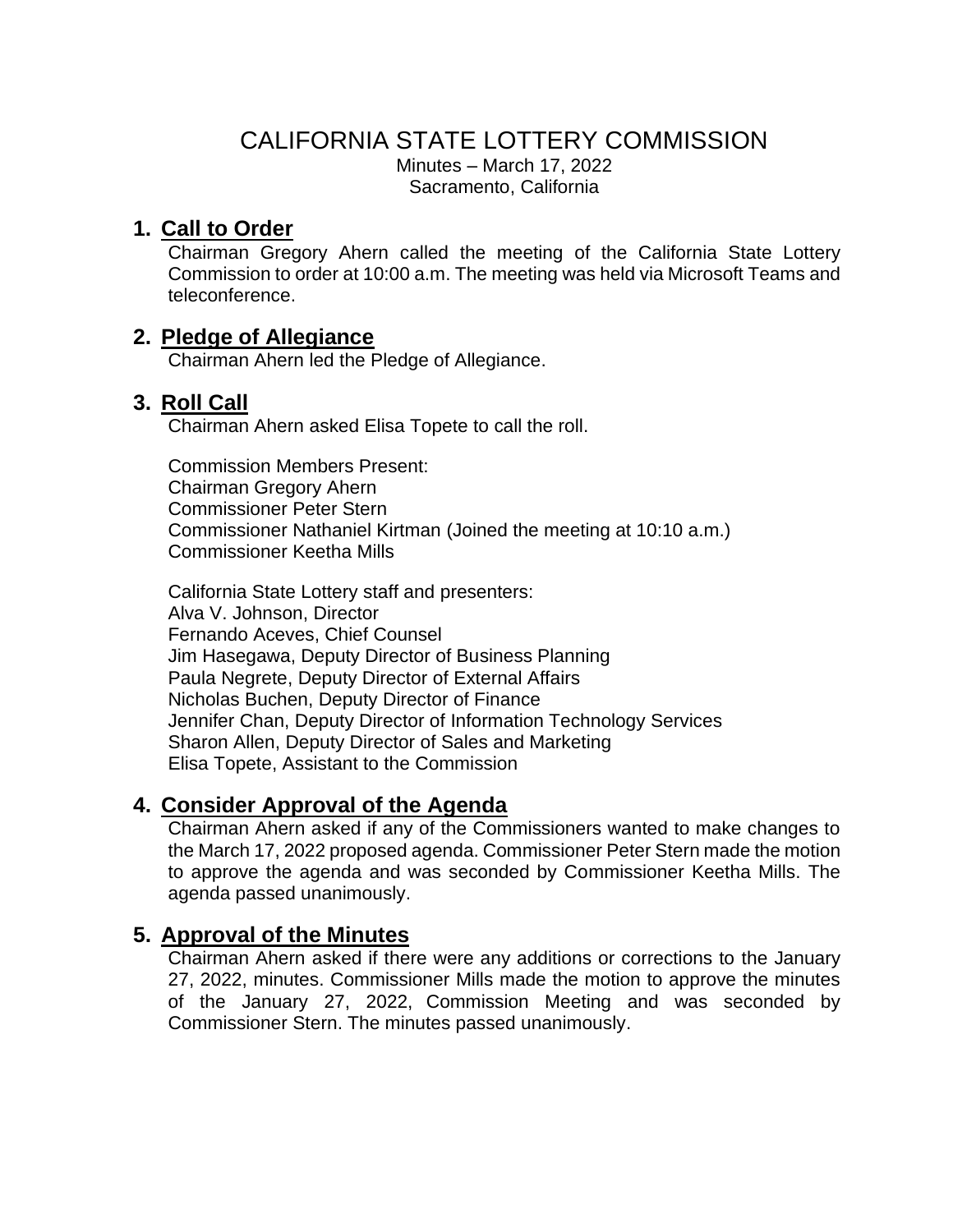#### **6. Informational Items**

#### a. Director's Comments

Director Alva Johnson provided an estimate of Lottery sales through March 5<sup>th</sup>. Sales are over \$6 billion, which is 9% above the sales goal and 9% higher than Lottery sales over the same time period last fiscal year. Scratchers<sup>®</sup> distribution sales are over \$4.75 billion. These games have continued to see strong year-overyear sales growth. Currently, Scratchers sales are pacing 12% ahead of last year's sales and 9% over goal.

The multi-state games, which include Powerball® and Mega Millions®, have sales over \$674 million combined. Powerball sales have remained strong with two jackpots over \$600 million, leading to sales above goal and ahead of the pace set last fiscal year. Sales for Mega Millions are \$268 million and are slightly below goal this year.

Sales for SuperLotto Plus<sup>®</sup> and the Daily Games, which include Daily 3, Daily 4, Fantasy 5, and Daily Derby®, are both pacing on par with their respective goals and last fiscal year's sales. Hot Spot's<sup>®</sup> sales through early March continue to exceed goal with sales exceeding \$272 million so far this year. During the first week of February, which also coincided with the Lunar New Year, Hot Spot set an all-time weekly sales record of nearly \$8.48 million. Year-to-date sales are tracking 14% ahead of last fiscal year's sales.

Contributions to public education figures are based on the Lottery's monthly cumulative financial sales report through January 31<sup>st</sup>. The February financials were not yet ready at the time the report was prepared. Through January, total sales are running 7% ahead of goal, while contributions to education are tracking 15% ahead of goal. Currently, total estimated contributions to education are over \$1.1 billion. This is \$250 million greater than goal and \$100 million more than estimated contributions to education through January of last fiscal year.

Commissioner Stern congratulated Director Johnson on the outstanding results with the revenue growth and the contribution to education. Chairman Ahern asked if there was a correlation to the pandemic and sales? Director Johnson asked Deputy Director of Business Planning, Jim Hasegawa, to provide a more detailed answer. Mr. Hasegawa stated that there was a decline in sales in the initial months of the pandemic as players were not visiting drug stores or supermarkets, however the smaller retailer stores were less impacted in terms of sales. Most of the Lottery's products were impacted, however although the public was uncomfortable going to theaters, restaurants and travelling, they wanted some diversion and a little bit of entertainment, which lead the Lottery to actually having record sales because the products were easily accessible in places such as supermarkets and gas stations. Mr. Hasegawa stated that the marketing team is working to re-engage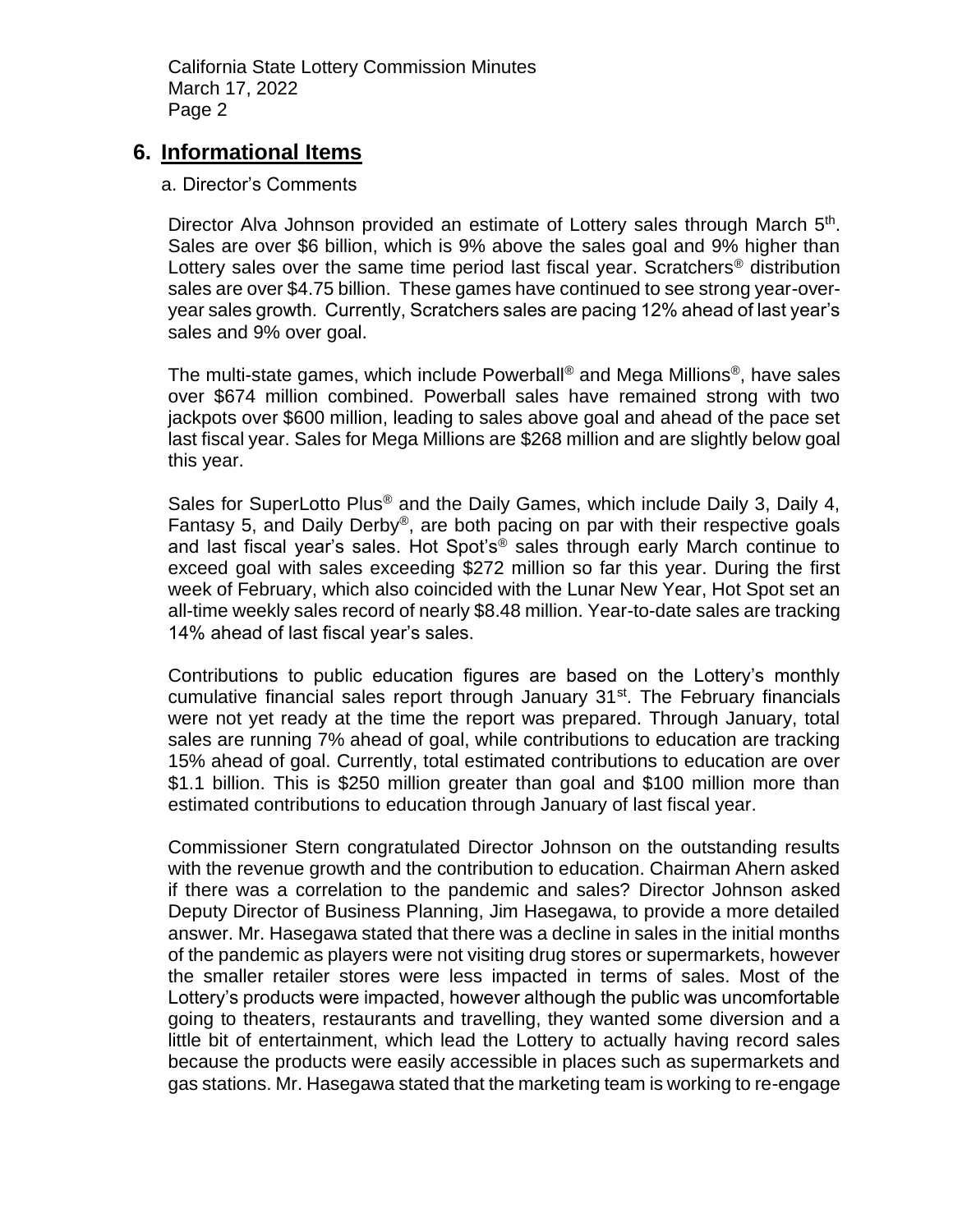the Lottery's casual players and hold on to the loyal players who have continued to play during the pandemic.

b. Audit Committee Update

Commissioner Mills provided an update on the Lottery's Audit Committee. Ms. Mills recognized Commissioner Stern for his partnership and leadership to the Audit Committee. Ms. Mills stated that the Audit Committee Charter, which was approved at the November Commission meeting, requires that the Audit Committee report significant audit findings and report on the overall performance and structure of internal audits to the Commission on an annual basis.

The purpose of the Audit Committee is to assist the Lottery in fulfilling its oversight responsibilities related to the integrity of the Lottery's internal controls, the performance of the internal audit function and compliance with legal and regulatory requirements and department policy and procedures. The Audit Committee met in October and again in January and the committee discussed and approved the Internal Audit Plan. The Internal Audit team presented reports on the status of a vast number of internal and external audits that are ongoing at any point and time across the Lottery. The Committee also discussed audit findings and action plans that have been developed to address key findings. Staffing and the workload structure of the Internal Audits Department was also discussed to ensure staff is maximizing impact and efficiency. Commissioner Mills reported that there are no audit findings that were deemed significant enough to warrant elevation to the Commission.

Discussions within the Committee have also focused on continuous improvement. The new department leadership has provided a fresh perspective on the opportunity to review the department's own processes and procedures and focus a bit more on training and development of staff to make sure they are following the applicable standards and rules and requirements of the internal audits function. The mission is to add value to the Lottery by providing quality auditing and consulting and risk management services. The goal is also to streamline processes and provide valuable, sustainable recommendations for continuous improvement throughout the organization.

Commissioner Stern thanked Commissioner Mills and Deputy Director Sara Sheikholislam for their leadership and Director Johnson for his support. The Audit Committee is a relatively new group that is building the foundation of what the future State Audit program will look like and will continue to evolve.

c. Problem Gambling Awareness Month

Paula Negrete, Deputy Director of External Affairs, provided information on Problem Gambling Awareness Month which is nationally recognized during the month of March. In California, problem gambling awareness advocates, like the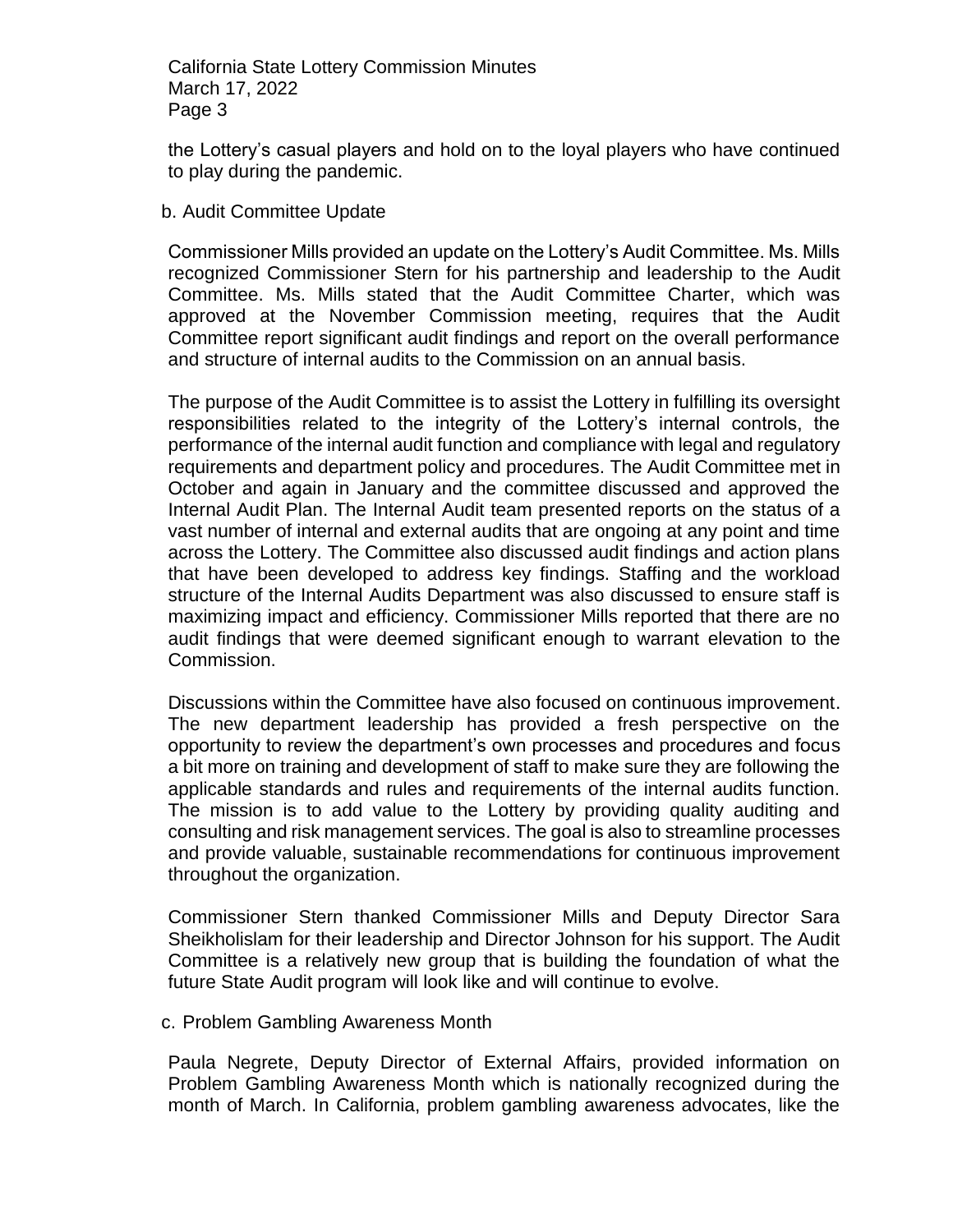Lottery, treatment experts and others from the gambling industry, work in collaboration with the California Department of Public Health's Office of Problem Gambling to raise awareness on the important and serious issue of problem gambling and promote the 1-800-GAMBLER number where individuals impacted by gambling disorders can seek treatment. Individuals can receive free and confidential assistance from a licensed therapist who specializes in gambling disorders. The Lottery stands out as a significant partner for the campaign given its more than 23,000 retailer locations and many communication channels.

The Lottery's promotional efforts for Problem Gambling Awareness Month includes internal communication to its employees, communication to its retailer partners and mass communication to the players and the general public. The Lottery's collective efforts to support Problem Gambling Awareness Month are a significant part of the Lottery's responsible gaming program that has been internationally recognized with the highest certifications by the World Lottery Association.

Chairman Ahern asked if the Lottery funds the entire California Problem Gambling program. Ms. Negrete stated that the Lottery helps partially fund the Gambling Help Line and the Lottery also supports the National Holiday campaign of "Gift Responsibly." She stated that the treatment services programs are funded by others in the gambling industry, as well.

## **7. Consent Calendar**

## **8. Action Items**

#### a. Contract for Independent Financial Services Auditor

Deputy Director of Finance, Nicholas Buchen, requested Commission approval to enter a three-year agreement with Weaver and Tidwell LLP (Weaver) for independent financial audit services.

Commissioner Mills questioned why the Lottery only received one bidder and why KPMG did not rebid on the work. She also requested additional information on the solicitation process and if there were any lessons learned from the solicitation to try to ensure the Lottery receives numerous competitive bids.

Mr. Buchen stated that KPMG was aware of the solicitation and the company chose not to bid so that they could focus their efforts around the Bay Area. As far as lessons learned, the solicitation was actually done twice – once in the summer with only one bid received. After receiving the proposal, staff realized that it would have been beneficial to include more detail in exactly what the Lottery was looking for in this audit. The solicitation was repackaged, and the Request for Proposal was resubmitted, however again, there was only one bidder. Mr. Buchen stated that staff utilizes the State's Fi\$Cal system to look for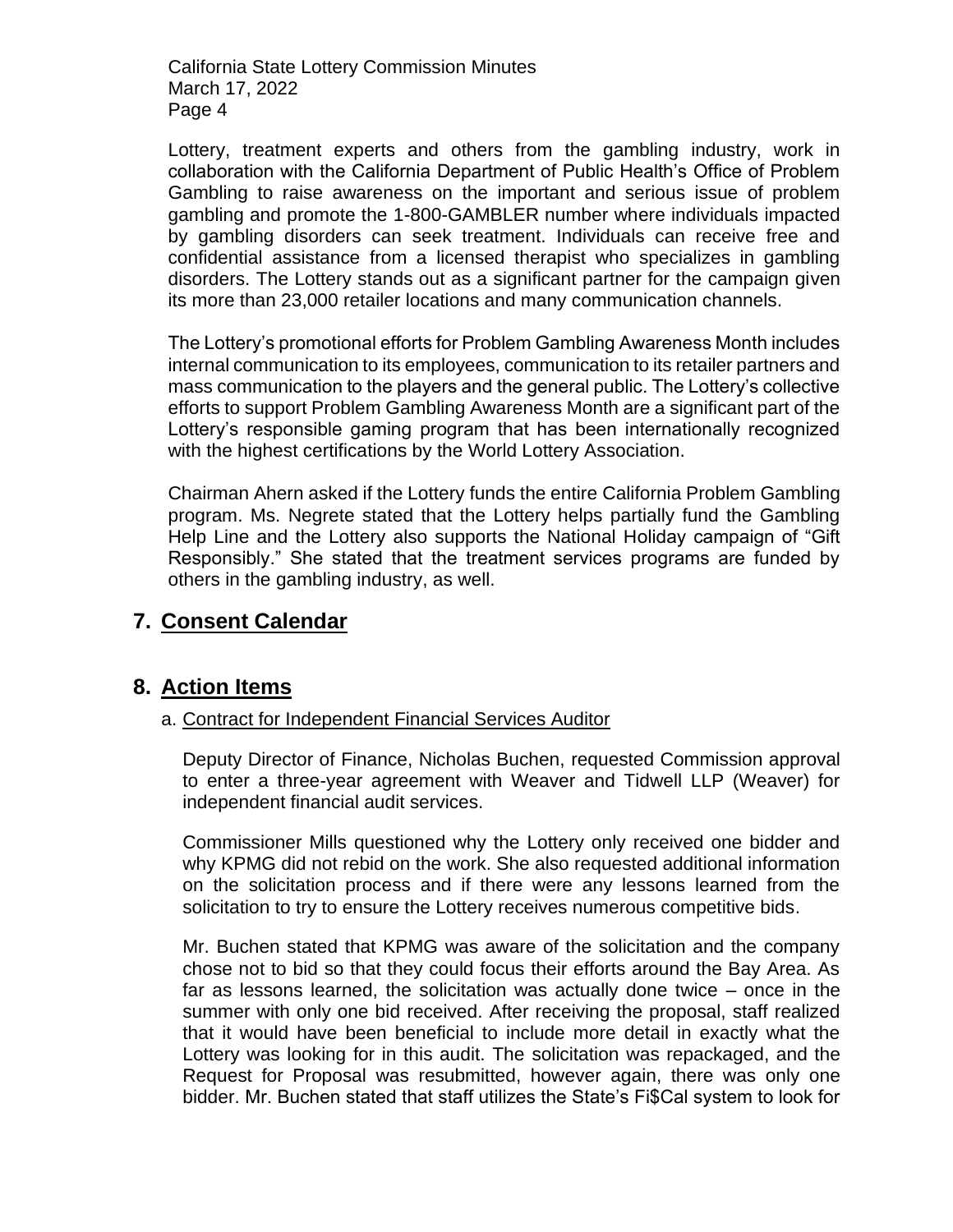prospective bidders and there is a wide list of California firms for these services, as well.

Ms. Mills asked if the Texas-based firm of Weaver had operations in California and Mr. Buchen responded that their biggest office is in Los Angeles. Ms. Mills hopes the firm can leverage their Texas experience and utilize California-based employees, which would be ideal for the California Lottery.

Chairman Ahern asked if anyone from the audience had any questions on Action Item 8(a). No one came forward, so he proceeded to the motion.

Commissioner Mills made the motion to approve Action Item 8(a) and it was seconded by Commissioner Stern. The motion passed unanimously.

#### b. ServiceNow Renewal

Deputy Director of Information Technology Services, Jennifer Chan, requested Commission approval to enter into a 30-month agreement to renew the existing licensing for ServiceNow's Information Technology Business Management and Information Technology Service Management modules to support the enterprisewide digital workflow platform.

Commissioner Stern stated that on the new business processes, staff is looking to automate leveraging the platform over time. Mr. Stern asked Ms. Chan for her thoughts on the company's other areas that could be leveraged or other areas for automation. Ms. Chan stated that there were a lot of areas being considered now such as automating the Public Request Acts requests, human resources processes as well as some document management processes. There is a long list that staff is working on to prioritize them with the Lottery's business partners.

Chairman Ahern asked if anyone from the audience had any questions on Action Item 8(b). No one came forward, so he proceeded to the motion.

Commissioner Stern made the motion to approve Action Item 8(b) and was seconded by Commissioner Mills. The motion passed unanimously.

#### c. Alcone Marketing Group Contract

Deputy Director of Sales and Marketing, Sharon Allen, requested Commission approval for a seven-month contract with Alcone Marketing Group for promotions and retail marketing services through December 31, 2022. This will allow for essential promotional and retail marketing initiatives to continue while permitting the completion of a comprehensive and competitive solicitation.

Chairman Ahern asked how staff will handle the end of the contract on December 31, 2022. Ms. Allen replied that they are in the process of the current solicitation. This will yield a new contract with that vendor transitioning between the firm that